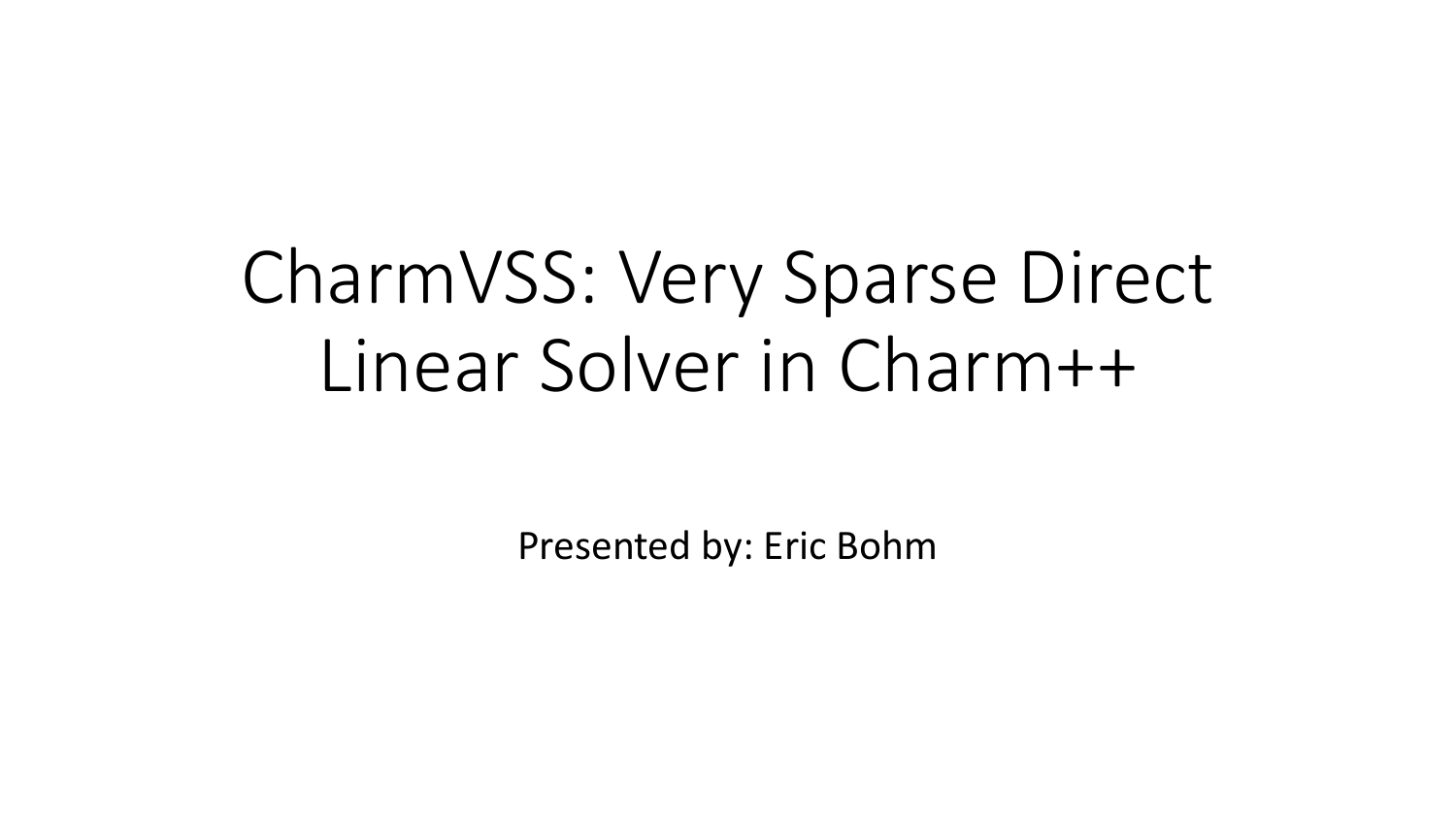#### CharmVSS

- Collaboration between CASI Corp and Charmworks Inc to produce a distributed memory very sparse direct linear solver.
	- Baseline starting point: shared memory parallel very sparse solver
- Goals:
	- Distributed Memory to solve problems too large for single host
	- Greater parallelization to improve time to solution
	- Retain factor in memory to run many RHS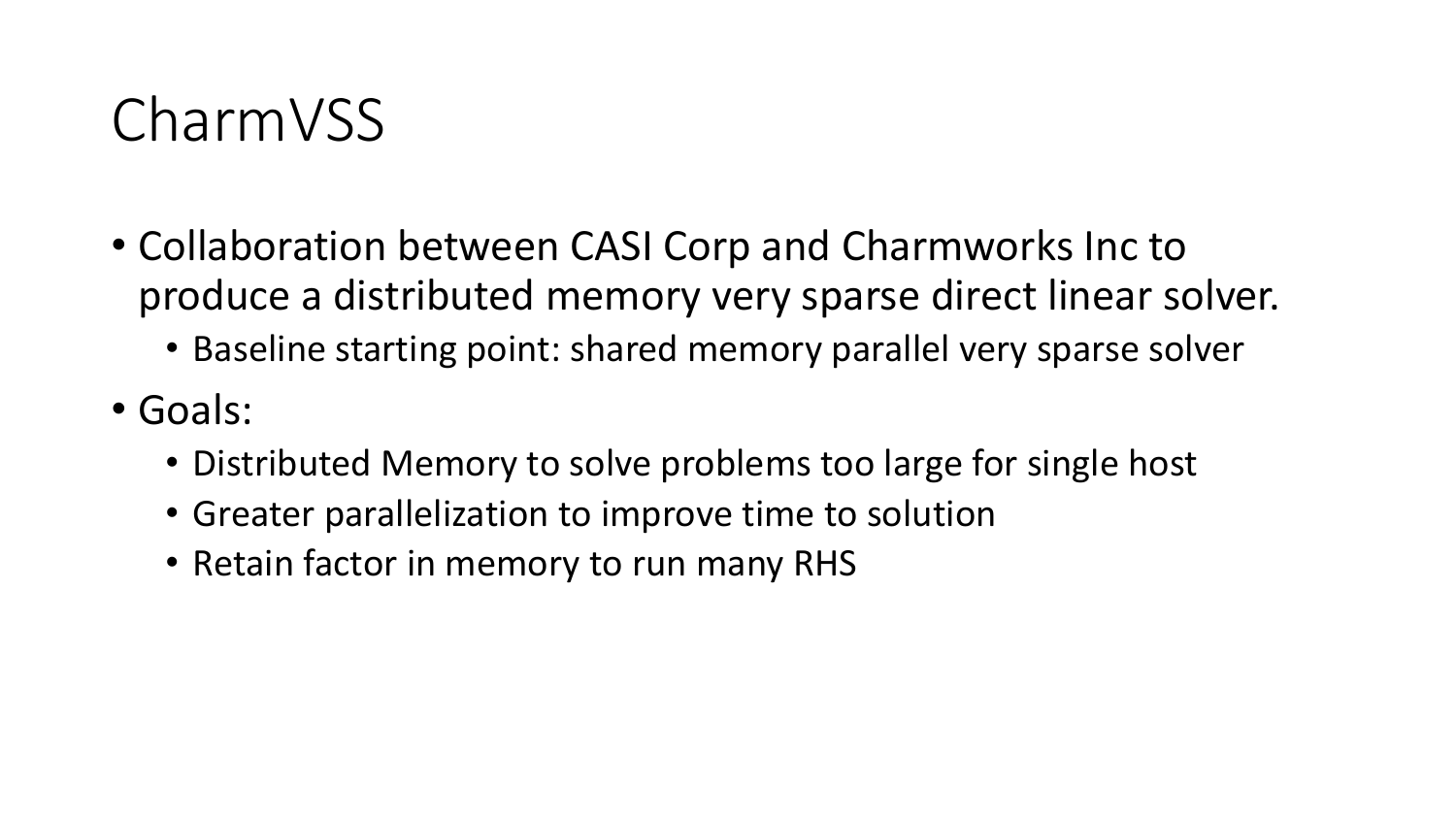## CharmVSS decomposition

- Blocknodes represent contiguous rows with shared non-zero pattern
- Provide natural decomposition approach
- Grainsize too small for very sparse case as many blocknodes have small number (perhaps 1) row with a small number of nonzeros.
- Blocksets represent contiguous rows of Blocknodes
	- Controllable granularity by selecting max set size in rows, or in total number of nonzero values.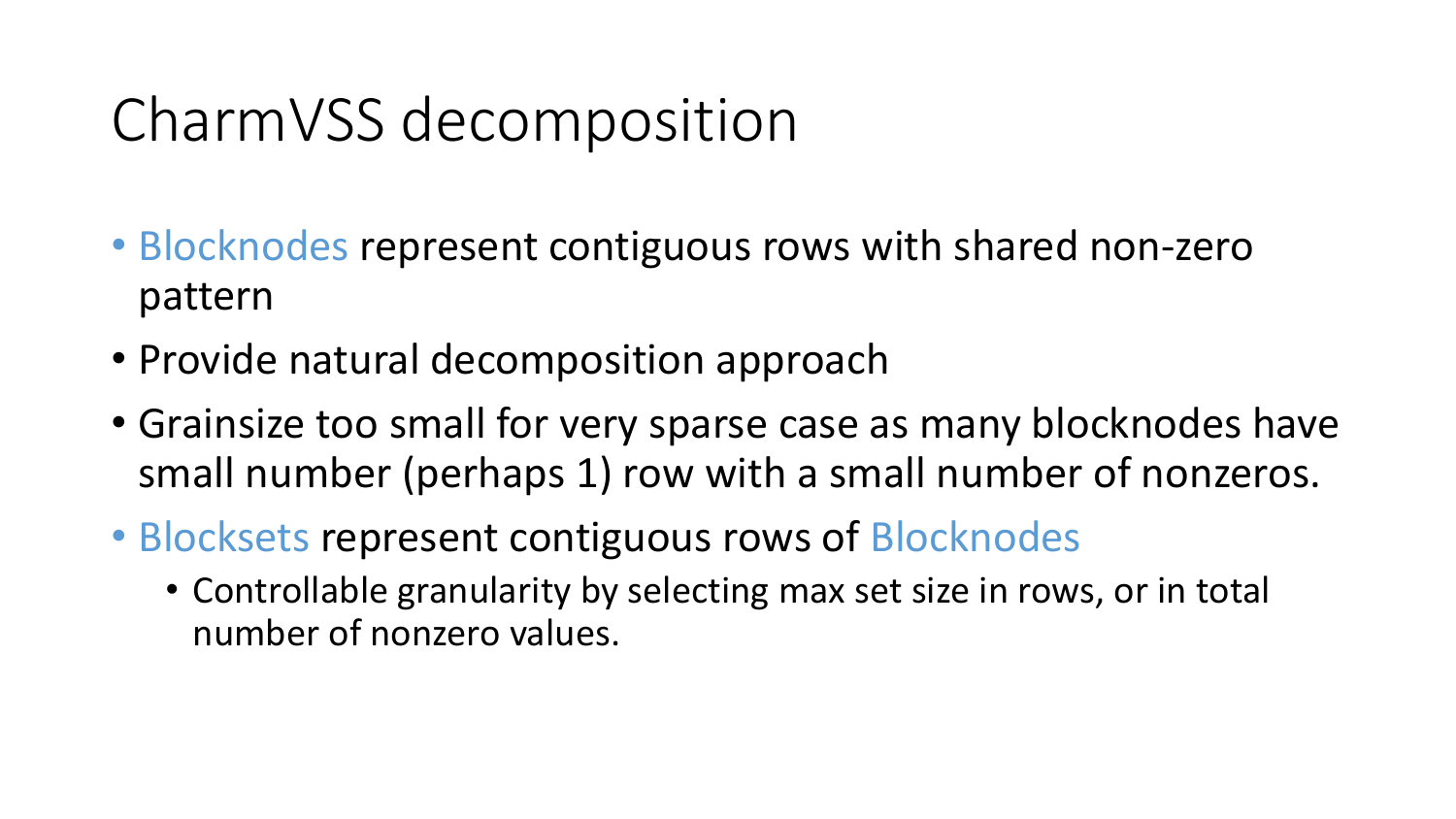### Message handling

- Shared messages:
	- Exposed parallelism at any stage is based on having data dependencies satisfied
	- Most blocknodes have multiple upward and downward dependencies
	- Therefore the data (factor or solve) can be reused by many blocksets within a node.
- Message throttling:
	- Factor data can be a significant fraction of host memory
	- Per host credit scheme prevents the creation of a message until there is sufficient credit on the destination to hold it.
	- Message deletion (when all dependents are done) restores credit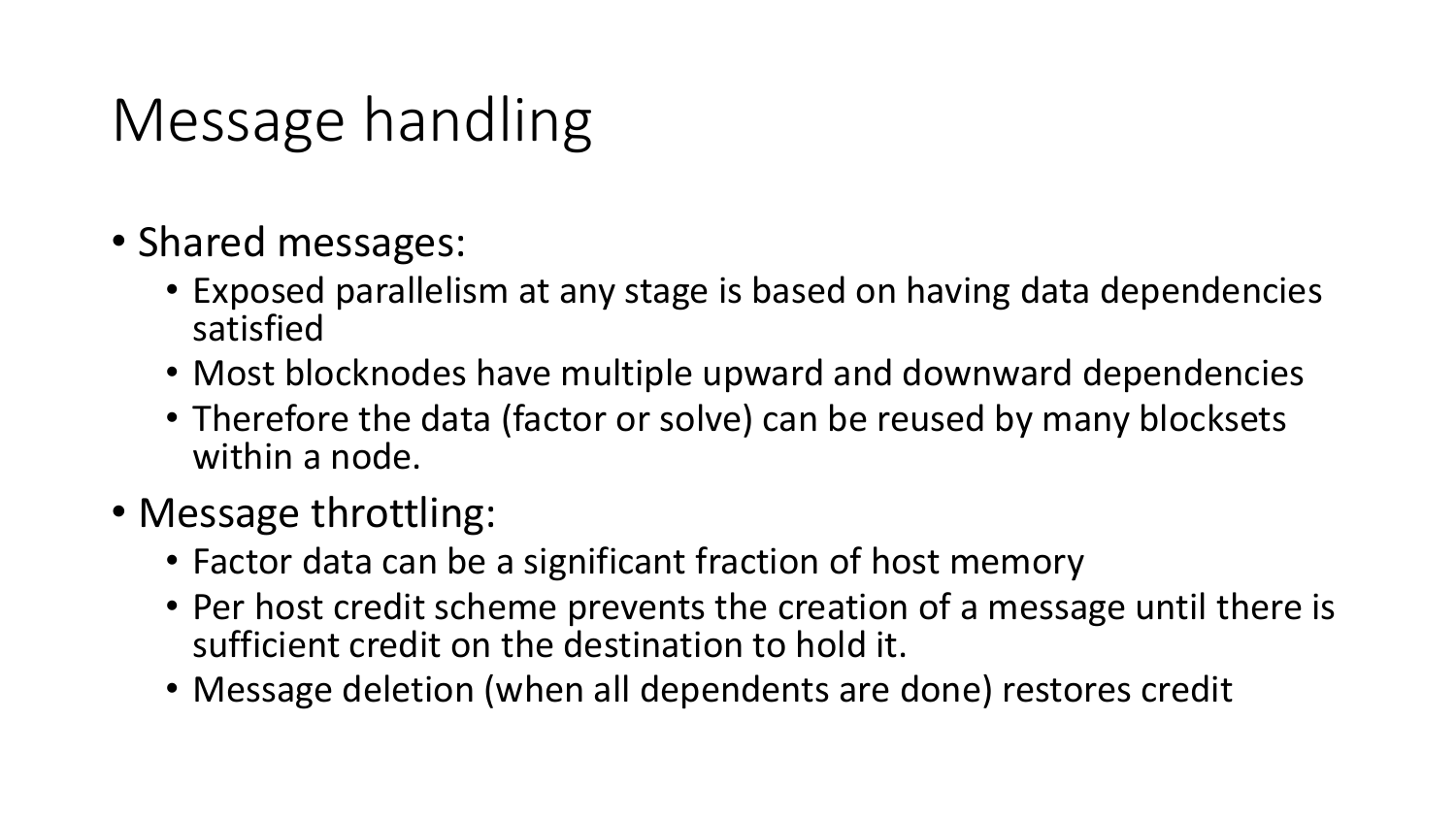## Charm++ Features in CharmVSS

- Zero copy protocol
- NodeGroup
	- Host level shared index
	- Host level shared RHS
	- Host level shared solution
- OmpCharm
	- Trigger MKL DGEMM for large blocknodes in factorization
	- Loop parallelization of beyond extent computation in backward solve
	- Evaluating MKL DDOTI vs DGTHR DDOT in solve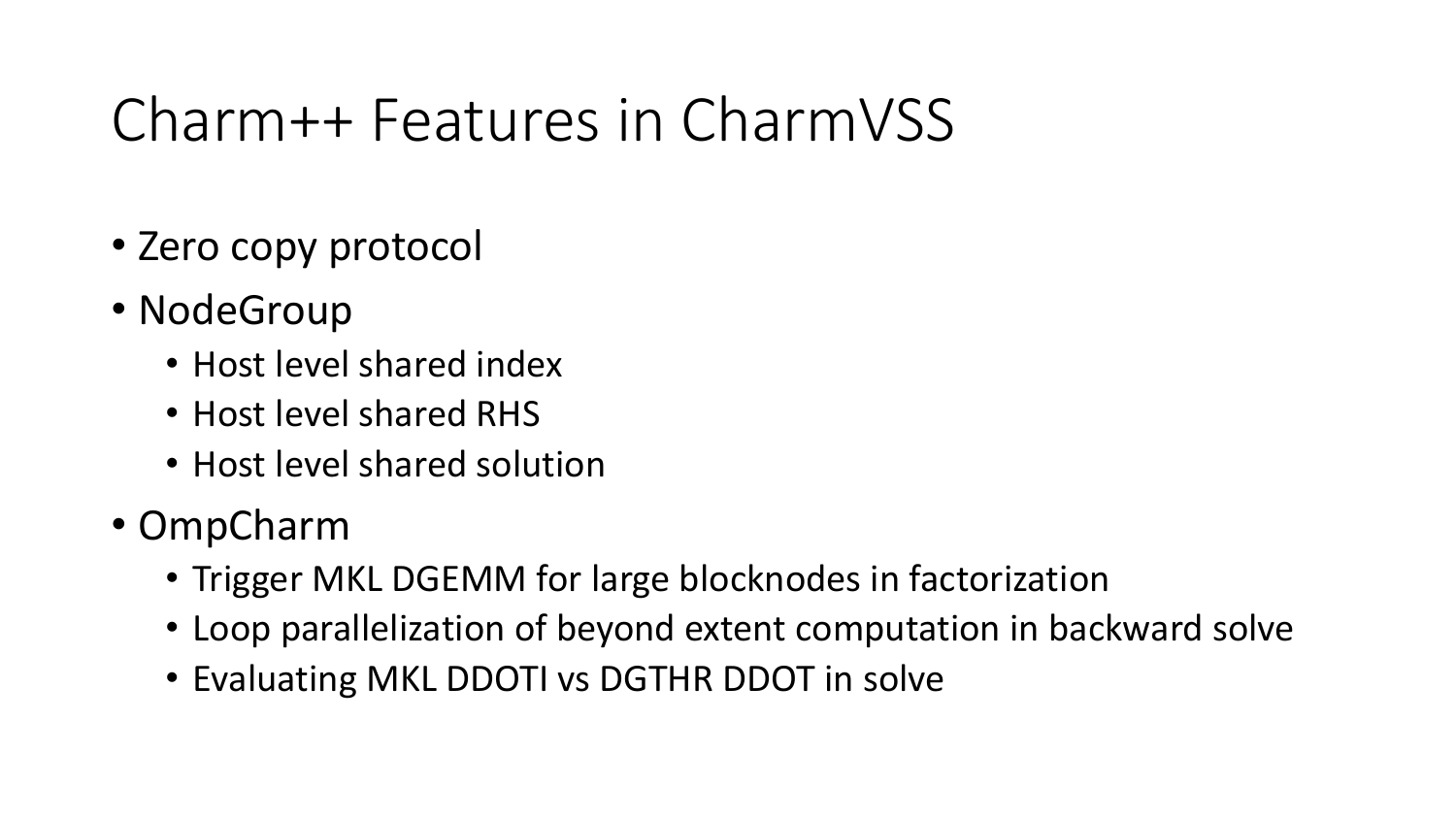## Performance Data

- Platform is NCSA's iForge commercial cluster normal queue
	- 64 GB per node
- Target Problem:
	- Nodes: 231580972
	- OffDiagonals: 687797827
	- Number of Separating Levels: 8
	- Indistinguishable Row Blocks: 173598430
	- Nonzeros in Upper Matrix : 9.19379e+08
	- Nonzeros in Factor: 2.31862e+10
	- Fill Ratio: 25.2194
	- Factor Index Size (MB): 11179.6
	- Factor Value Size (MB): 185490
	- Factor Size (MB): 202227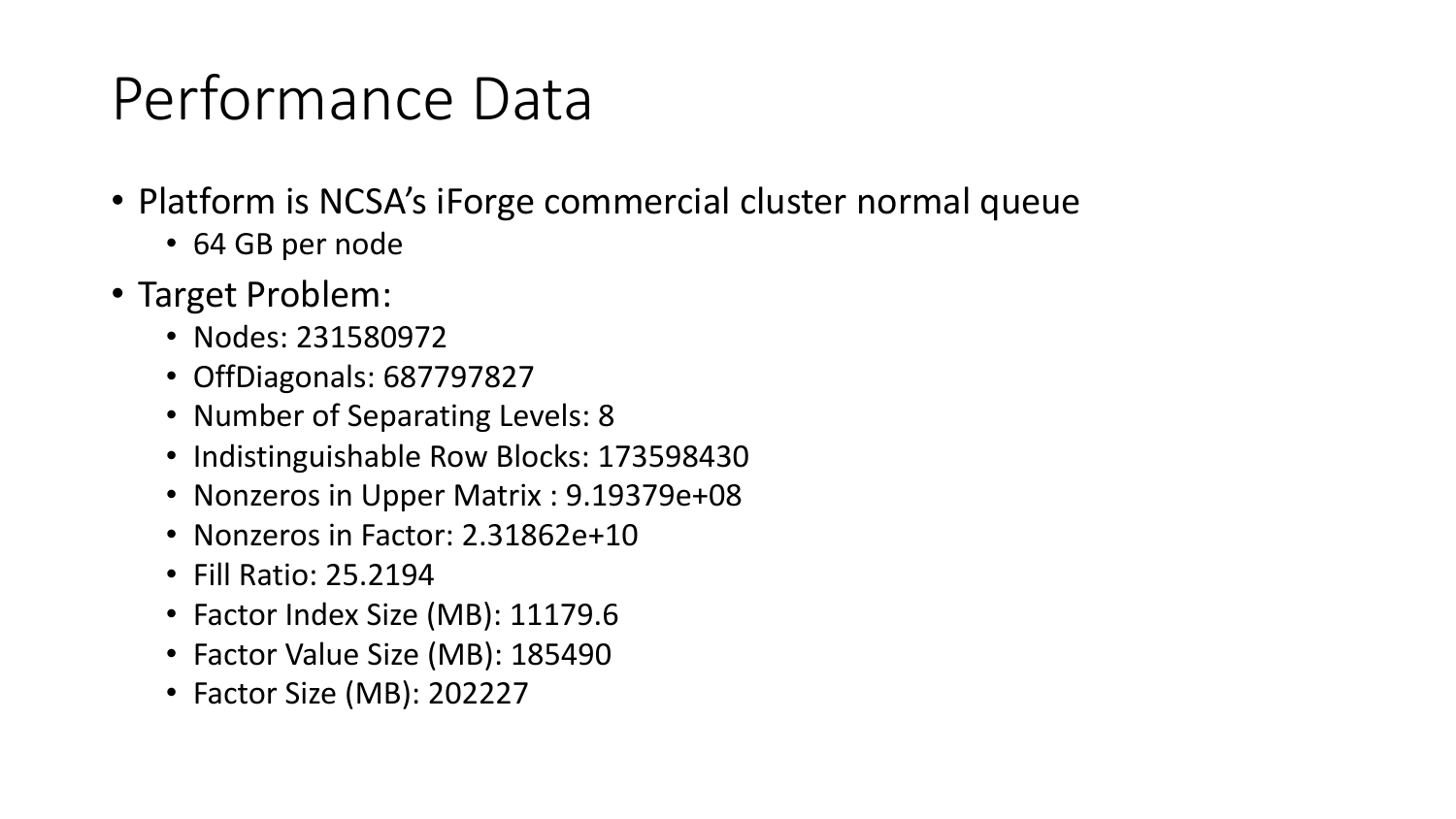#### Factorization Scaling on iForge